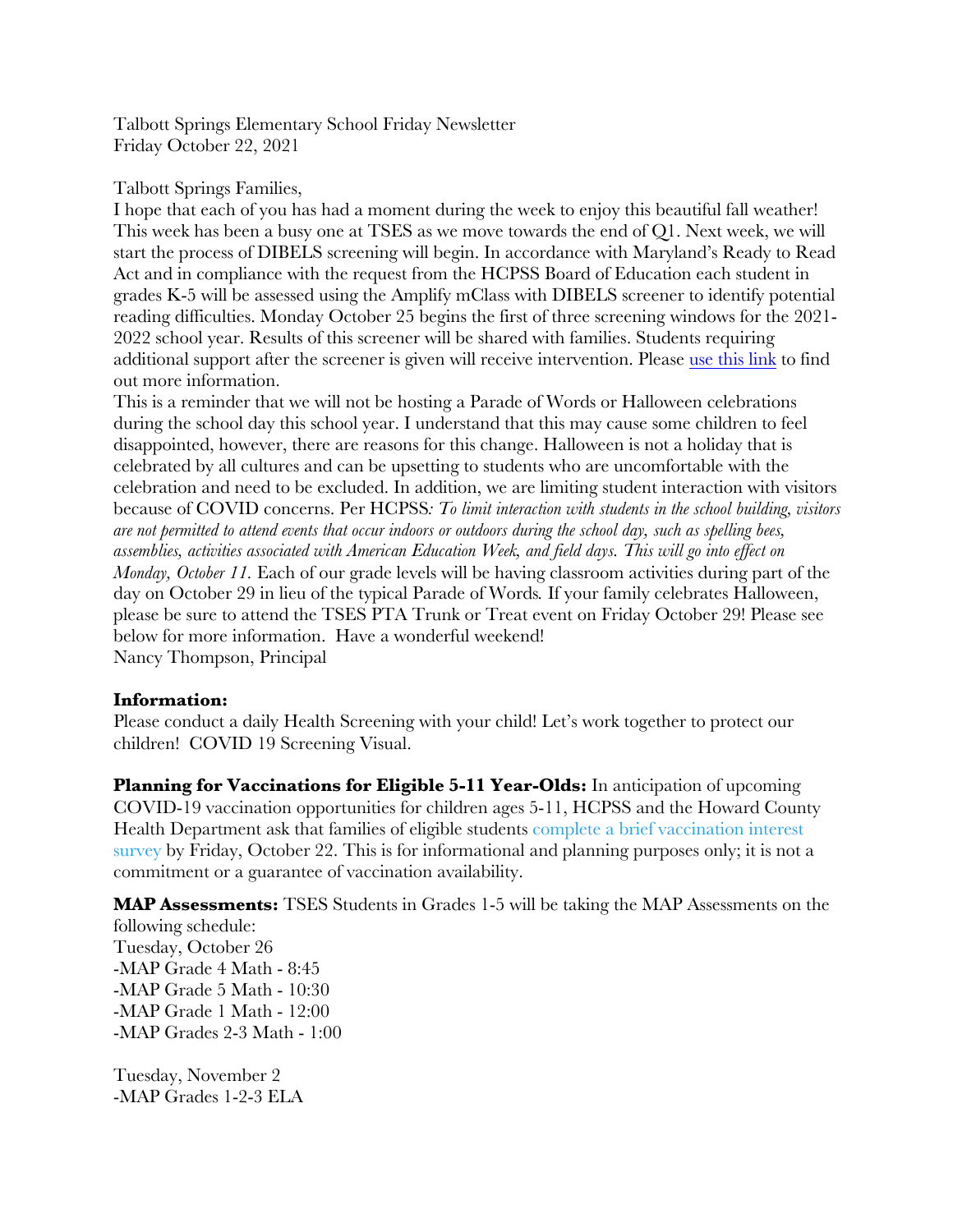**Trunk or Treat Volunteers still welcome!!** In order for the TSES PTA to host a Trunk or Treat event on October 29 for our school, we need the help of the families in our school community! We are seeking additional families to bring a car, and to decorate it for the trick or treaters! No trunk? No problem! You can host a table for trick or treaters! Please sign up using this form: Link to host a trunk or table... https://tinyurl.com/TSESTrunkorTreat or sign up to volunteer to help with games or activities... https://tinyurl.com/TSESTrunkorTreatVolunteer Contact Tricia Blackman at tndblackman@gmail.com with questions. Thank you! Trunk or Treat (English) Trunk or Treat (Spanish)

# **IMPORTANT INFORMATION FOR TSES VOLUNTEERS; FIELD TRIP CHAPERONES AND ANY ADULT ENTERING OUR BUILDING TO INTERACT WITH STUDENTS: Updated Volunteer/Observer Vaccine Requirements:** Effective

Monday, October 25, all volunteers and chaperones who interact with students, and parents/guardians who are conducting classroom observations will be required to use the PinPoint platform to show proof of full vaccination at least five school days in advance. The requirement also applies to students who volunteer or mentor at another HCPSS school during the school day, but not to students who go to the ARL or another school as part of their class schedule. The platform will ask users to upload a photo of themself and provide the opportunity to download a digital vaccine card. These are optional and not required by HCPSS. **Learn how to access and use the PinPoint VaccineCheck platform**.

**Calling all authors!** The Young Authors Contest is a great way to showcase your talents students in grades 1-5 may participate by writing a short story and/or poem and submit by email with signed coversheet no later than January 17th. More details including instructions and the student cover sheet for entering a story or poem are on grade level canvas pages or at this link. Please contact laura\_ciarrocchi@hcpss.org with questions!

**Super Singers: We are so happy to congratulate these students!** Each week one student in each of our 1<sup>st</sup> Grade through 5<sup>th</sup> grade music classes is selected as the "Super Singer". Students selected demonstrate consistent excellence in the school RISE expectations and/or the music skills that are being taught. music skills (singing, playing instruments, creating and moving are some of the skills). Please congratulate the following TSES students for earning Super Singer during the week of October 7-13: Megan M., Hailey C., Xander M., Imani L., Ayesha J., Subhan M., Zoe A., Evie G., Spencer M., Kimberly V., Natalie C., Leah R., Felicia M., Israel V.F.

**Free Clothing Give Away!** There is a clothing give away on Saturday October 30 from 9:00-11:00 at Long Reach High School in Columbia. Please see the flyer at this link.